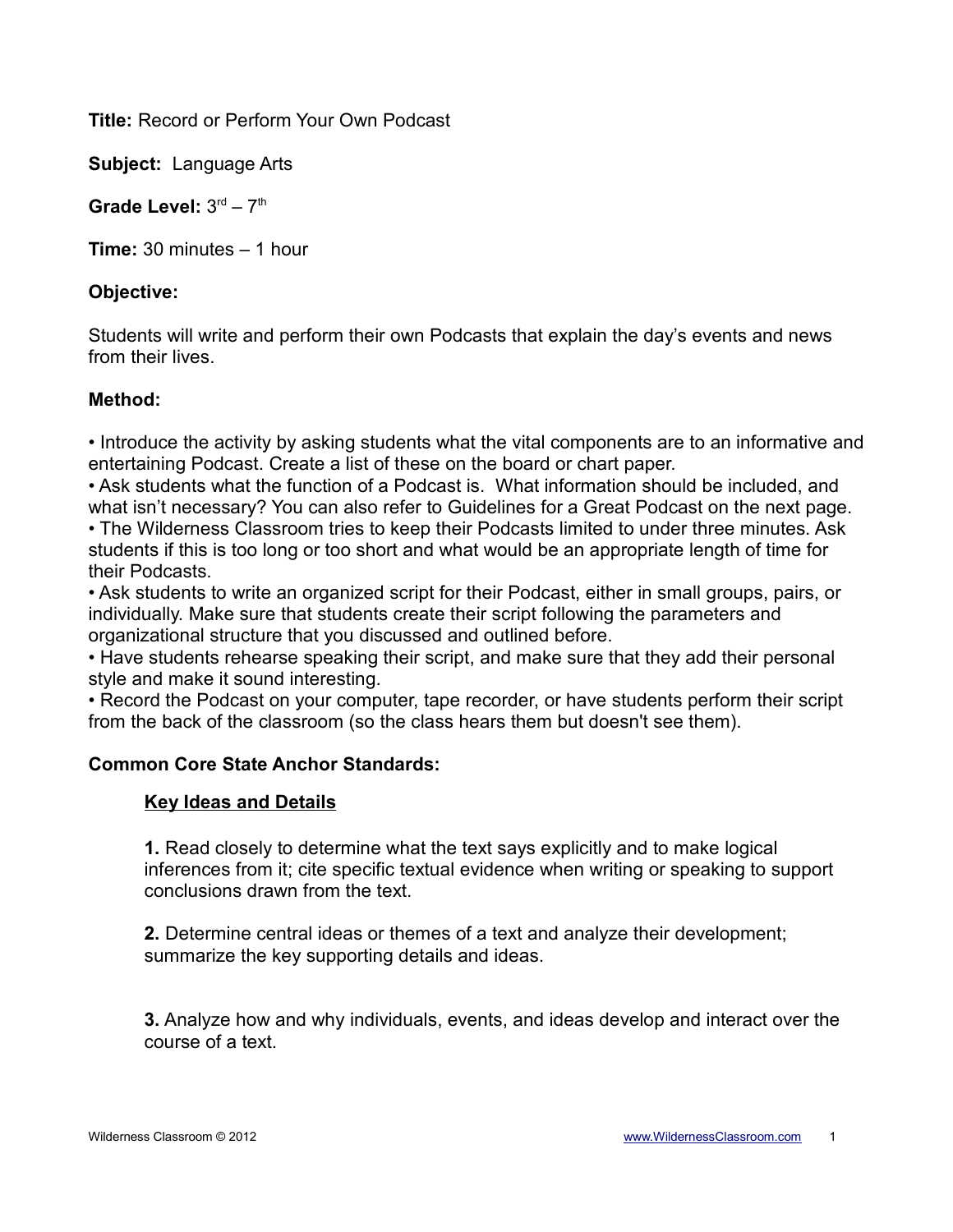### **Craft and Structure**

**4.** Interpret words and phrases as they are used in a text, including determining technical, connotative, and figurative meanings, and analyze how specific word choices shape meaning or tone.

**5.** Analyze the structure of texts, including how specific sentences, paragraphs, and larger portions of the text (e.g., a section, chapter, scene, or stanza) relate to each other and the whole.

#### **Integration of Knowledge and Ideas**

**7.** Integrate and evaluate content presented in diverse media and formats, including visually and quantitatively, as well as in words.

**9.** Analyze how two or more texts address similar themes or topics in order to build knowledge or to compare the approaches the authors take.

### **Range of Reading and Level of Text Complexity**

**10.** Read and comprehend complex literary and informational texts independently and proficiently.